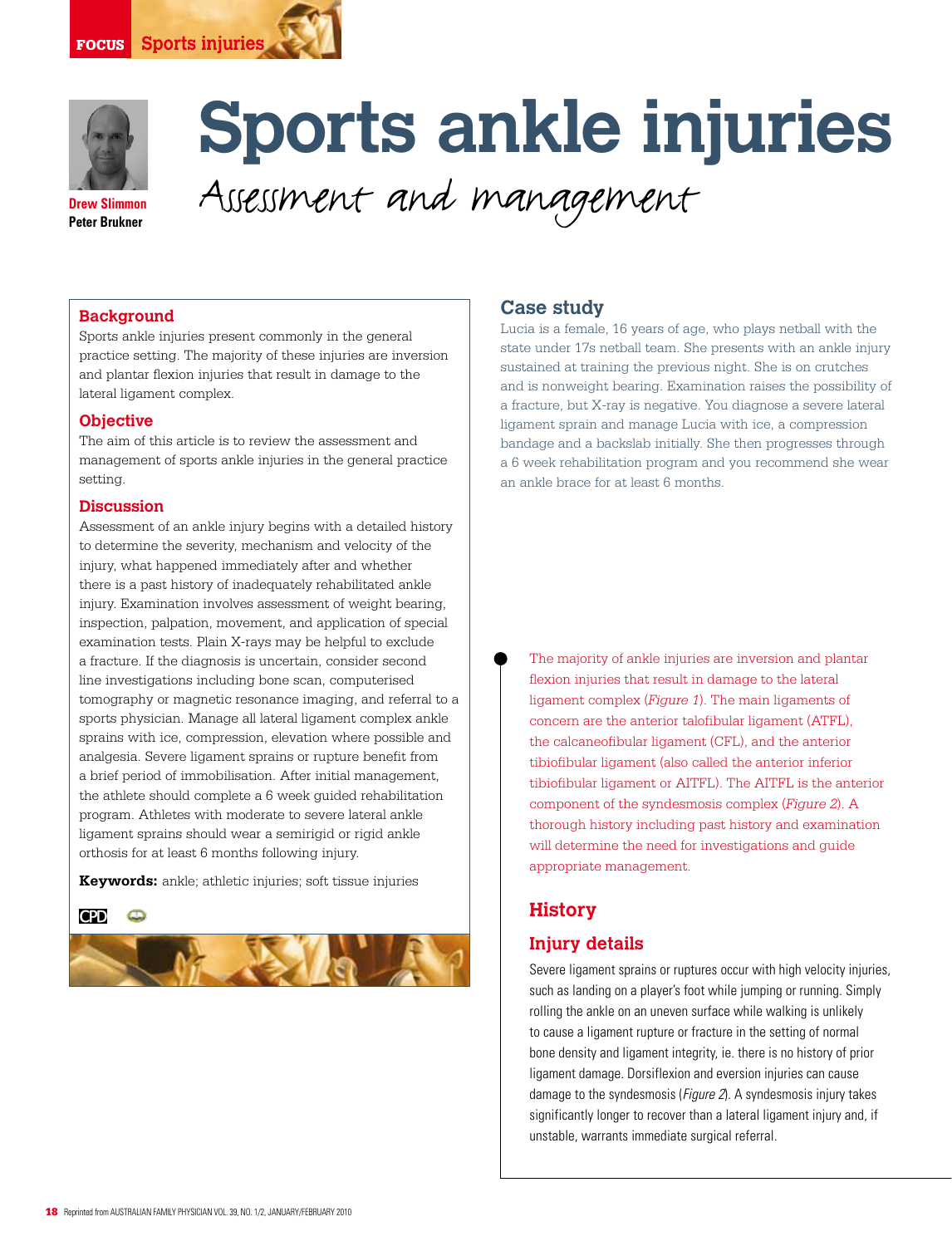

# **Postinjury details**

After a ruptured ligament or fracture, athletes are unlikely to be able to continue training or playing sport, and may be unable to weight bear (particularly with a fracture). Swelling within minutes or hours is the result of the bleeding that occurs with a ligament rupture or fracture/dislocation; swelling from synovitis takes longer to develop. Reports of a cracking noise or the feeling that the ankle bent double cannot differentiate between a fracture, ligament rupture or ligamentous sprain.<sup>1</sup>

## **Past history**

The past history provides the practitioner with an understanding of the state of the ankle before the current injury. Inadequate rehabilitation and a subsequently chronically unstable ankle would be expected to take significantly longer to completely rehabilitate. It is important to clarify the extent of any previous injury and any investigations or treatment. If a rehabilitation program was instituted, the clinician should seek details of the type and duration of the program. Appropriate rehabilitation programs focus on range of motion, proprioception, strength and sports specific exercises, and are usually a minimum of 6 weeks duration. Asking about previous or current use of a semirigid brace or tape may offer insight into the adequacy of past rehabilitation efforts as this is an important component of rehabilitation.

# **Examination**

Examination of the injured ankle includes:

- Weight bearing if the patient cannot weight bear on the affected leg for more than four steps unaided, ankle X-rays should be ordered (Figure 3)<sup>2</sup>
- Inspection discoloration haematoma and significant swelling are suggestive of ligament rupture or fracture
- $\bullet$  Palpation pain on palpation of the posterior aspect of the medial and lateral malleolus (both sites are void of ligamentous attachments), the base of the fifth metatarsal and the proximal fibula are suggestive of fracture (*Figure 3*).<sup>2</sup> Lack of tenderness on palpation of the ATFL excludes ATFL rupture
- Range of movement  $-$  this may not assist diagnosis acutely and is likely to be limited by acute swelling and pain.

## **Special examination tests**

These may not assist diagnosis acutely as a result of swelling and pain. In this situation the examination should be repeated 3–5 days later when pain and swelling have subsided.

## **Anterior drawer test**

This is performed with the knee at 90 degress of flexion and the muscles relaxed. Increased laxity compared to the contralateral ankle reflects injury to the ATFL and possibly the CFL. The combination of discoloration haematoma, ATFL tenderness and positive anterior drawer provides sensitivity of 98% and a specificity of 84% of an acute lateral ligament rupture.<sup>1</sup>

## **Lateral talar tilt test**

This is performed by applying an inversion force to the ankle joint at the heel, then assessing the degree of talar tilt. A talar tilt of greater than 15 degrees reflects rupture of the ATFL and CFL (*Figure 4*).<sup>3,4</sup>



Figure 1. Lateral ankle ligaments Reproduced from Brukner P, Kahn K. Clinical sports medicine, 3rd edn. Sydney: McGraw-Hill, 2007

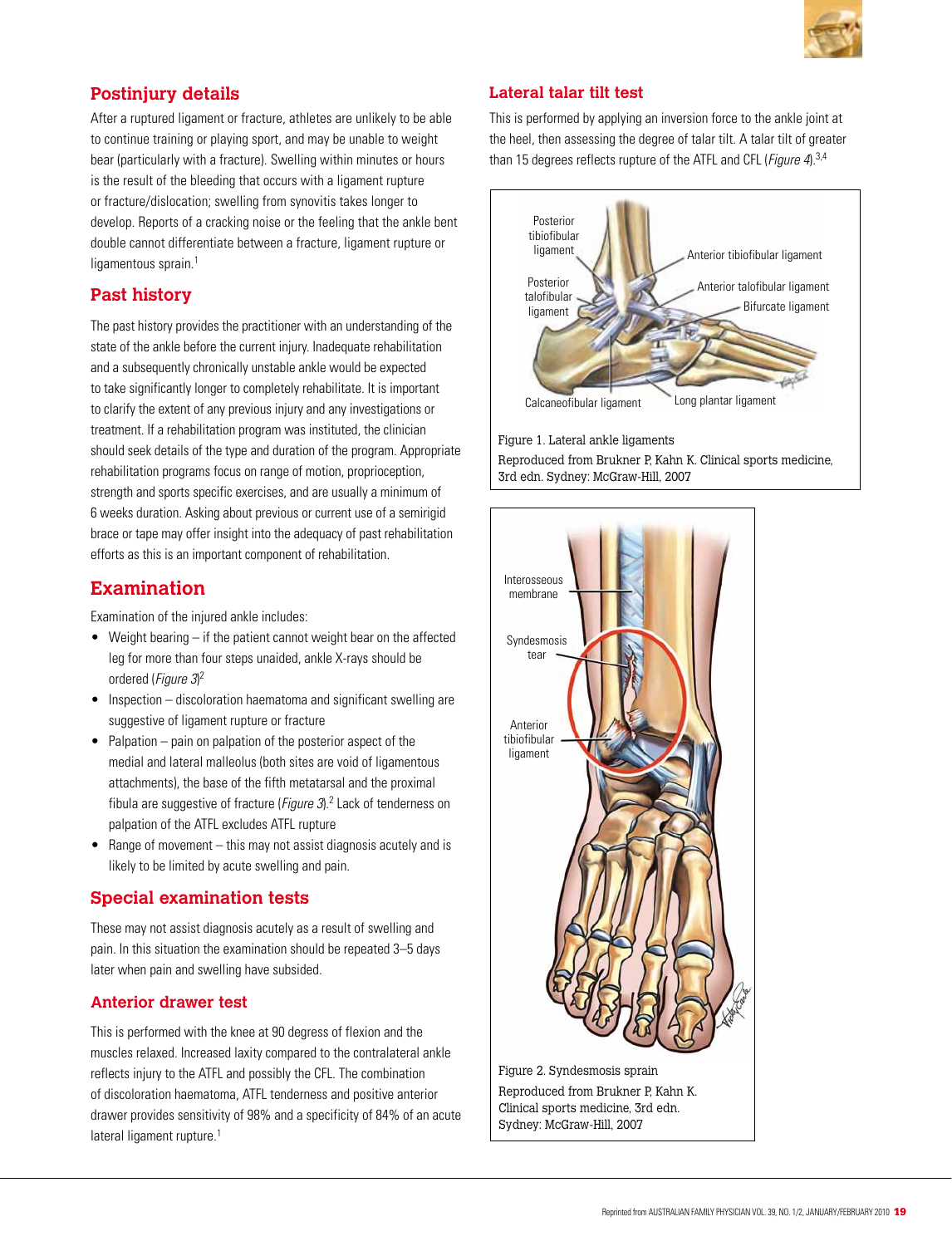



Ankle X-rays are only required if there is pain in the malleolar zone and any of these findings: bone tenderness at A; bone tenderness at B; inability to bear weight both immediately and at the clinical assessment. Foot X-rays are only required if there is pain in the midfoot zone and any of these findings: bone tenderness at bone tenderness at D; or inability to bear weight both immediately and at the clinical assessment Reproduced from Brukner P, Kahn K. Clinical sports medicine, 3rd edn. Sydney: McGraw-Hill, 2007

### **Tests for a syndesmosis injury**

External rotation stress test, squeeze test and interosseous membrane tenderness length should be performed if the mechanism suggests a syndesmosis injury, or if there is tenderness on palpation of the AITFL (Table 1). Importantly, following an ankle inversion plantarflexion injury, 60% of patients will have pain over the medial malleolus in the absence of a syndesmosis injury or medial malleolus fracture.<sup>1</sup>

## **Investigations**

Plain X-rays are often unnecessary in the case of uncomplicated lateral ligament complex injuries. The Ottawa ankle rules (*Figure 3*) provide a well validated guide to assessing whether an X-ray is required to exclude a fracture.<sup>2</sup> Clinical assessment is usually adequate initially to assess the severity of ligament damage. There is no evidence based role for stress radiographs or ultrasound in acute ankle injuries.

#### Table 1. Clinical testing for syndesmosis injury

| External<br>rotation stress<br>test.             | The patient's ankle is passively<br>dorsiflexed in maximal external<br>rotation (either seated or lying prone<br>with knee flexed to 90 degrees). Pain<br>at the syndesmosis is regarded as a<br>positive test                                               |
|--------------------------------------------------|--------------------------------------------------------------------------------------------------------------------------------------------------------------------------------------------------------------------------------------------------------------|
| Squeeze test                                     | With both hands clasp the medial<br>and lateral aspects of the midcalf and<br>squeeze. Pain distally at the site of<br>the syndesmosis is regarded as a<br>positive test                                                                                     |
| Interosseous<br>membrane<br>tenderness<br>length | Patient sits or lies supine with their<br>affected leg extended on examination<br>table. Palpate between the fibula and<br>tibia from the ankle joint proximally.<br>Determine the length of tenderness<br>from the distal tip of the fibula and<br>document |



Figure 4. Lateral talar tilt test

 If the patient fails to improve significantly after a well guided rehabilitation period of at least 6 weeks then they should be reassessed and the differential diagnosis reviewed. At this stage, plain radiographs may be reconsidered to exclude an occult osteochondral lesion. Consider the commonly missed fractures around the ankle (Table 2). This is also an opportune time to consider referral to a sports physician.

 While a plain X-ray excludes a fracture in the vast majority of cases, a bone scan or computerised tomography (CT) scan may be helpful if an occult fracture is suspected. These investigations are relatively inexpensive compared to magnetic resonance imaging (MRI) and are highly sensitive for bony pathology. Focally increased radioisotope uptake on the delayed phase of a bone scan confirms bone damage; CT provides further anatomical detail and assists determining whether surgery is required.

 Magnetic resonance imaging can be useful as a second line investigation, usually in the specialist setting. It can clarify diagnoses of ligament sprain or rupture, reveal ongoing synovitis, and assess osteochondral damage that may require surgical referral.

## **Diagnosis and management**

For management purposes, ankle injuries can be considered under the following headings:

- Mild to moderate lateral ligament complex sprain treatable with early mobilisation and guided proprioceptive and strengthening rehabilitation program
- Severe lateral ligament complex sprain immobilisation for a period of days in a cast (a simple backslab is sufficient) or cam walker (walking boot) followed by a guided proprioceptive and strengthening rehabilitation program
- Fracture/dislocation or unstable syndesmotic injury requiring orthopedic surgeon referral.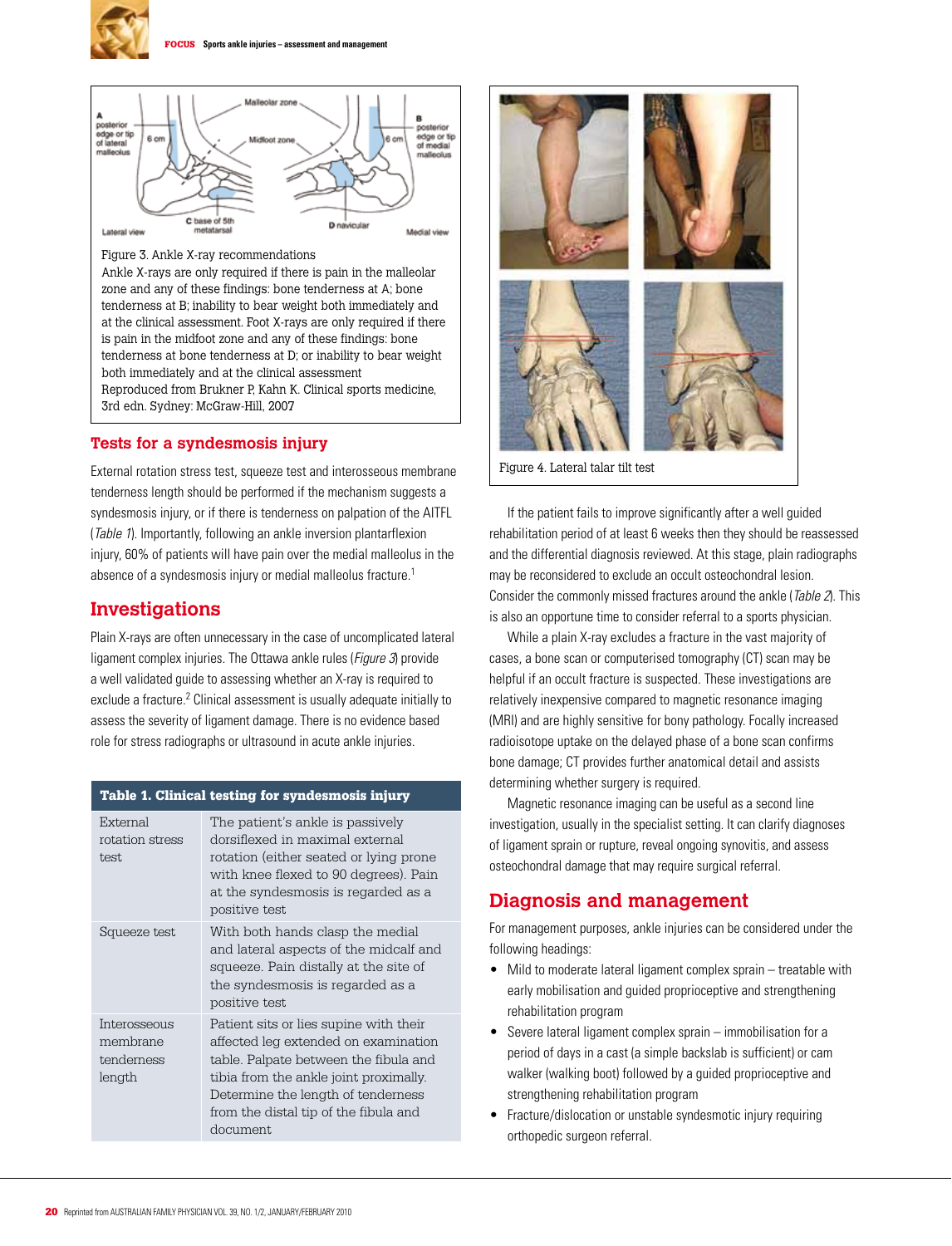

#### Table 2. Commonly missed fractures

- Proximal fibula
- Base of fifth metatarsal
- Anterior process of calcaneus
- Lateral talar process
- Posterior process of talus (also os trigonum fracture)
- Talar dome
- Tibial plafond

Adapted from Brukner P, Kahn K. Clinical sports medicine, 3rd edn. Sydney: McGraw-Hill, 2007

## **Acute phase management of lateral ligament complex strains**

Once a fracture/dislocation or unstable syndesmotic injury is excluded, acute phase (1–5 days) management can be instituted. The aim is to decrease pain and swelling with ice, compression and elevation where possible. Simple analgesia (paracetamol) is useful to allow rehabilitation progression. Nonsteroidal anti-inflammatory drugs (NSAIDs) are probably best avoided early due to the increased risk of bleeding early and the impediment of tissue healing. Furthermore, acute inflammation is a necessary component of injury recovery and there is a lack of supportive data to suggest improved healing time with use of NSAIDs.

A recent study published in The Lancet questioned early

mobilisation for all ankle sprains and showed that severe ankle ligament sprains or ruptures had a better outcome following cast immobilisation for 10 days rather than early mobilisation with compression alone or an aircast.<sup>5</sup> Severe was defined as being unable to weight bear for at least 3 days without radiological evidence of fracture. It is now generally accepted that following a severe ligament sprain or rupture, initial protected immobilisation is likely to be beneficial. A backslab or cam walker usually provides adequate protection. A more diagnostic examination is usually possible when pain and swelling have decreased and following a period of immobilisation the patient can progress to a graded rehabilitation program.

## **Rehabilitation**

Guidelines for rehabilitation of ankle injuries are shown in Table 3. Ideally, the program should be supervised by a clinician (often a physiotherapist); however, in rural settings this may not be possible. The aim of a guided rehabilitation program is to improve proprioception and decrease the risk of ongoing pain and recurrent injury.<sup>6,7</sup> Proprioceptive exercises are an essential component (*Figure* 5) and have been shown to reduce the rate of re-injury by up to 80%. $8$ 

 No clinically validated tests have been created to formally assess proprioception, however, the star excursion balance test is a simple dynamic functional task that may be employed by general practitioners clinically to assess proprioception during rehabilitation (Figure 6).<sup>9</sup> A detailed description of this test is beyond the scope of this article.

| <b>Table 3. Rehabilitation quidelines</b>                              |                 |                                                                                                                                        |  |
|------------------------------------------------------------------------|-----------------|----------------------------------------------------------------------------------------------------------------------------------------|--|
| <b>Phase</b>                                                           | Time postinjury | Goal of phase                                                                                                                          |  |
| Gentle pain free stretching, avoiding<br>further tissue injury         | $1-2$ weeks     | • Normalise range of motion, perform three times daily                                                                                 |  |
| Progressive weight bearing exercises                                   | $1-2$ weeks     | • Walk with normal gait                                                                                                                |  |
| Proprioception and resistance exercises:                               | $1-6$ weeks     | • Proprioception                                                                                                                       |  |
| commence when weight bearing pain<br>free                              |                 | $-$ at least 10 minutes daily                                                                                                          |  |
|                                                                        |                 | – 5 days per week                                                                                                                      |  |
|                                                                        |                 | - progress difficulty, eq. increasingly unstable surfaces, then<br>increase complexity of tasks while balancing on unstable<br>surface |  |
|                                                                        |                 | • Strength – resisted eversion exercises                                                                                               |  |
|                                                                        |                 | - theraband                                                                                                                            |  |
|                                                                        |                 | - three sets of 15 daily                                                                                                               |  |
|                                                                        |                 | - increase resistance if pain free                                                                                                     |  |
| Return to running: commence when                                       | 2–4 weeks       | • Progression                                                                                                                          |  |
| walking pain free, able to balance on<br>unstable surface pain free    |                 | - slow jog - running in straight lines                                                                                                 |  |
|                                                                        |                 | - slow change of direction - high speed zigzags                                                                                        |  |
| Return to training: functional exercises<br>and sports specific drills | 4–6 weeks       | • Full ankle range of motion                                                                                                           |  |
|                                                                        |                 | • Roughly 80% strength compared with contralateral lower limb                                                                          |  |
|                                                                        |                 | • Running and changing direction at pace pain free                                                                                     |  |
|                                                                        |                 | • Capable of light controlled skills drills                                                                                            |  |
| Return to competition                                                  | 5-8 weeks       | • After two full pain free training sessions                                                                                           |  |